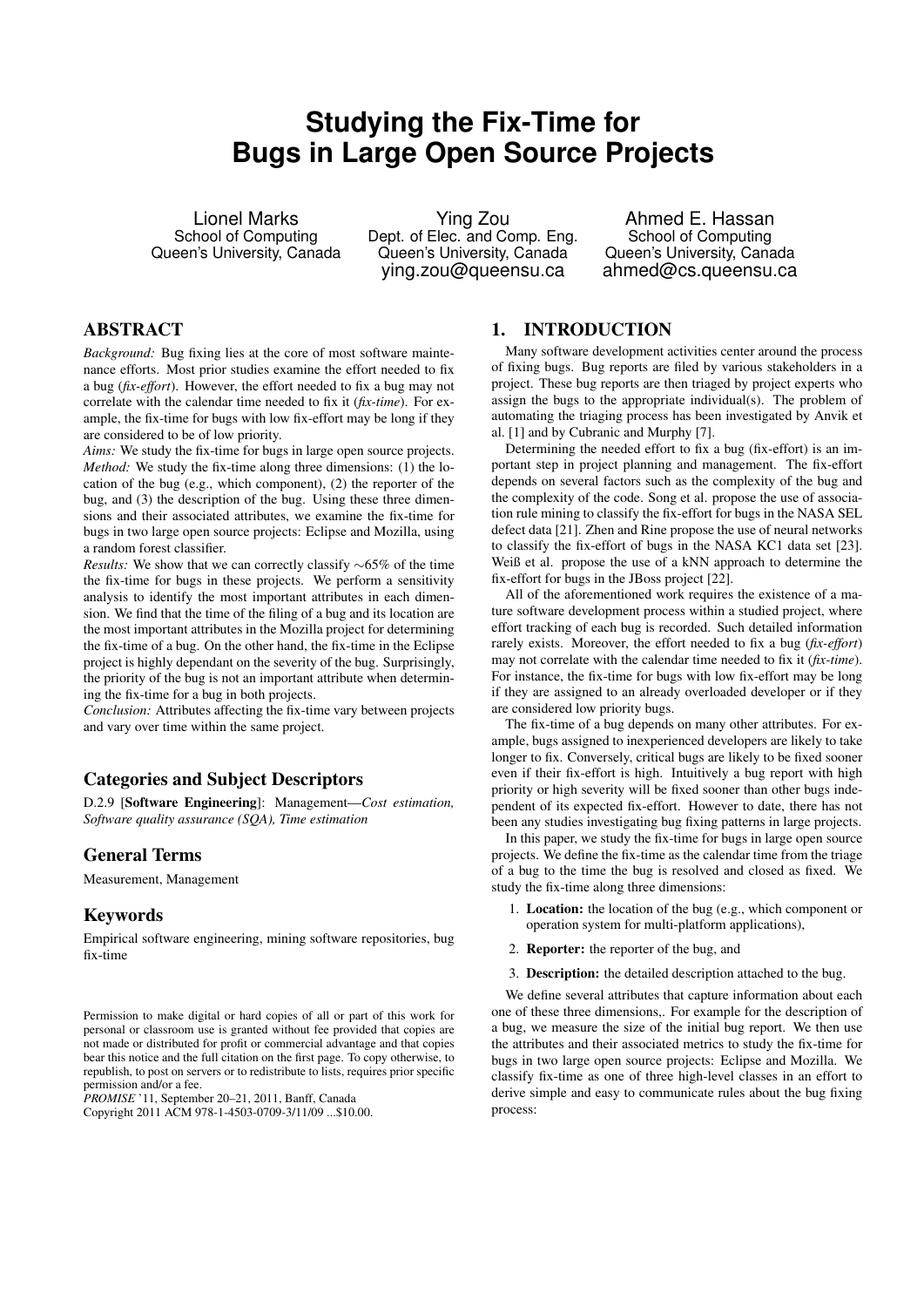- 1. Bugs fixed within 3 months (i.e., within a quarter),
- 2. Bugs fixed within one year,
- 3. Bugs fixed within 3 years.

We use a decision tree-based algorithm to predict the class of a bug given the various attributes along the aforementioned dimensions. Instead of using simple decision tree algorithms, such as C4.5 [12], we use an advanced decision tree learner, called random forest, which is known to be robust for noisy data. Due to the large number of attributes and the large amount of studied bugs which span several years, we expect the existence of noise in our data. We perform a sensitivity analysis to identify the most important attributes in each dimension.

Our results show that we can correctly classify 65% of the time the fix-time for bugs in the Mozilla and Eclipse projects. Our sensitivity analysis indicates that the time of the filing of a bug and its location are the most important attributes in the Mozilla project for determining the fix-time of a bug; while the fix-time in the Eclipse project is highly dependant on the severity of the bug. Surprisingly, the priority of the bug is not an important attribute when determining the bug fix-time. Our results show that the attributes affecting the bug fix-time vary between projects and vary over time within the same project. Moreover using a tree-based classifier, we can correctly classify 65% the bug fix-time in these two projects.

Using our results, managers can allocate testing resources and plan release schedules with reasonable accuracy. Moreover, our results can be used by builders of bug tracking databases, such as Bugzilla, to simplify the information needed to file a bug report based on the impact of such information on the fix-time of bugs.

# 1.1 Organization of the Paper

The organization of the paper is as follows. Section 2 discusses the three dimensions, used in our study of the fix-time for bugs, along with the various attributes in these dimensions. Section 3 presents the random forest, a decision tree learner, and motivates its use to study and predict the fix-time for bugs. Section 4 presents our case study of the bugs in the Mozilla and Eclipse projects. We generate various decision trees using historical data from the bug repositories of these projects and we study the structure of these trees. Section 5 presents related work. Section 6 concludes the paper and outlines some future work.

# 2. DIMENSIONS FOR STUDYING THE FIX-TIME FOR BUGS

To better understand the fix-time process for bugs, we chose to study the fix-time along three dimensions. For each dimension, we defined several attributes and used metrics to quantify these attributes.

- 1. Location: the location of the bug [20 metrics for 7 attributes],
- 2. Reporter: the reporter of the bug [7 metrics for 4 attributes], and
- 3. Description: the detailed description attached to the bug [22 metrics for 12 attributes].

We now present the various attributes and their associated metrics along the three dimensions. We also motivate the use of the three dimensions and the various attributes by citing prior work and common project management wisdom.

# 2.1 Location Dimension

Table 1 lists the attributes in the bug location dimension. A large body of research (e.g., [9, 14, 15, 16, 18]) in software reliability shows that bugs usually lurk in specific spots with bugs reoccurring in buggy parts of a software system. The 80/20 rule in software reliability states that 80% of bugs reside in 20% of the code. We sought to determine if such a phenomena exists for the fix-time for bugs – with bugs in particular parts of the software system being fixed sooner than others. These parts could correspond to particular subsystems or operating systems or could be parts that have had a historical tendency to be fixed fast.

#### 2.2 Reporter Dimension

Table 2 lists attributes in the people dimension. Conway's hypothesis [6], formulated by Brooks [8] as Conway's law, states that the structure of a software system matches the organization of the group that designed the system. Bowman and Holt demonstrated the effect of team structure and collaboration on the structure of several large software systems [3].

We sought to examine if the reporter of a bug had an effect on its fix-time. For example, are bugs filed by a particular person (e.g., a manager) likely to be fixed sooner than bugs filed by a project outsider.

## 2.3 Description Dimension

Table 3 lists the attributes in the bug description dimension. Most prior research on studying bug reports has focused primarily on this dimension. Whereas the previous two dimensions capture information about the peculiarities of a software project (e.g., its people and its architecture), this dimension captures information about the content of bug reports themselves (e.g., the size of their description) and the history of bug reports (e.g., the usual fix-time of a high priority bug). We sought to measure if the readability of a bug, its priority, its severity, or the amount of interest expressed in a bug are good indicators of its fix-time.

## 3. RANDOM FORESTS

The purpose of our study is to understand the most important attributes that affect the fix-time for a bug. We use a large number of attributes to determine the fix-time for a particular bug. We can model our study as a classification problem where each bug report falls in one of three classes: *fixed in* < *3 Months*, *fixed in* < *1 Year*, and *fixed in* < *3 Years*. Given the large number of used metrics, we chose to discretize our metrics since in many instances the exact value is not critical. For example, it does not make a difference whether the number of open bugs is 101 or 102. We also chose to discretize our metrics to permit practitioners to easily use our created models. We only use three values: low, medium and high for all numerical attributes. Therefore a practitioner using our model only needs to know if the number of currently-open bugs is high, medium or low when a particular bug is filed in order to predict the likely fix-time of that bug.

There exist many machine learning techniques, such as Support Vector Machines (SVM) and neural networks, which can solve this classification problem. However, we chose to use a technique based on decision trees since decision trees build explainable models. These explainable models are essential in helping us understand the attributes affecting the fix-time for a particular bug. The use of discretized values helps as well in reducing the complexity of the generated model and ensuring their simplicity with at most 3 possible option for each numerical attribute instead of having a large number of possible splits in the created tree models.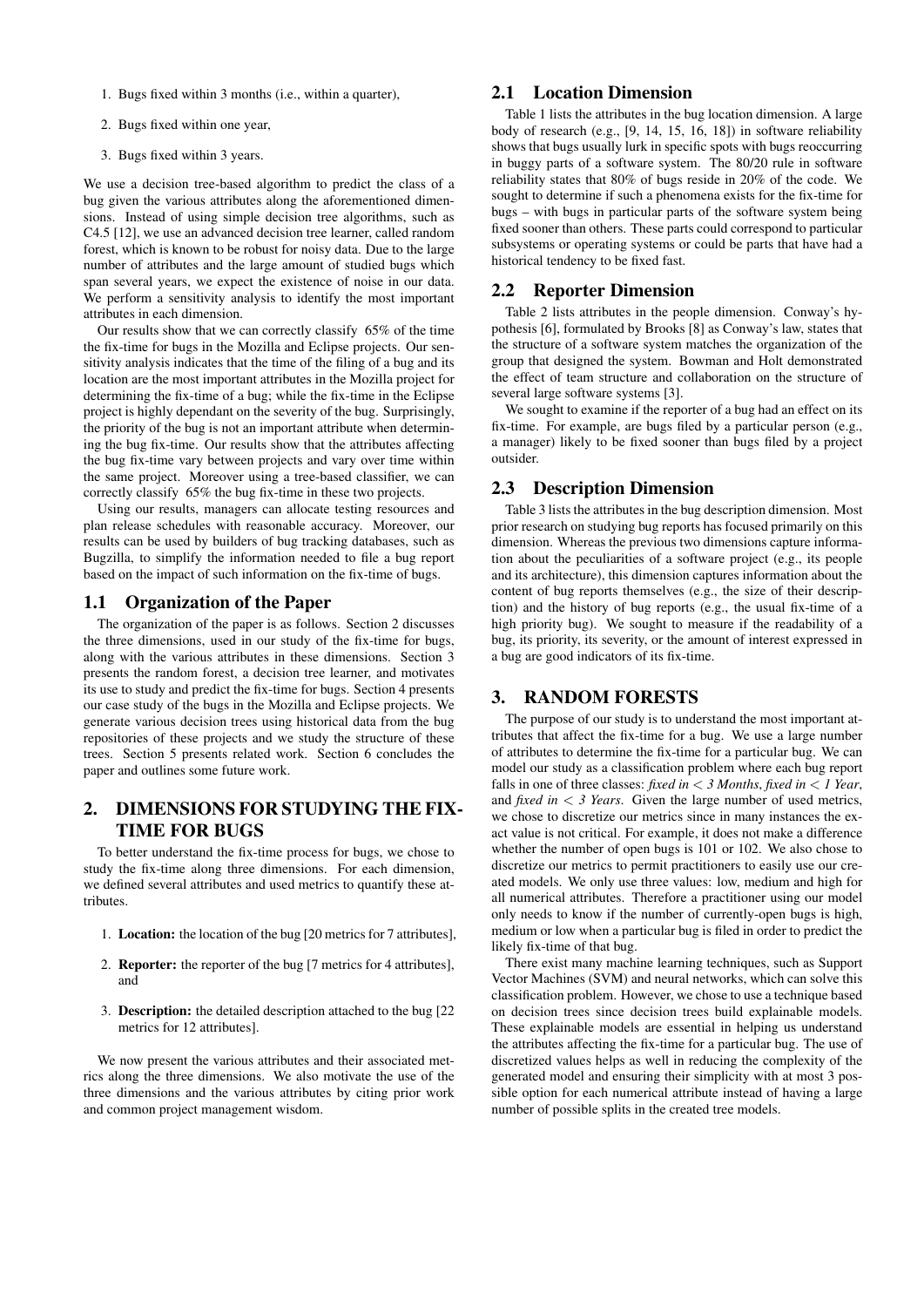| <b>Attribute Name</b> | <b>Explanation and Rationale</b>                                                                                  |
|-----------------------|-------------------------------------------------------------------------------------------------------------------|
| Product               | The product in which the reported bug exists. Are bugs in particular products more likely to be fixed?            |
| $(1$ metric)          |                                                                                                                   |
| Version               | The version in which the reported bug exists.                                                                     |
| $(1$ metric)          |                                                                                                                   |
| Component             | The component in which the reported bug exists.                                                                   |
| $(1$ metric)          |                                                                                                                   |
| Operating system      | The operating system in which the reported bug exists. Are bugs in operating systems with a large installation    |
| $(1$ metric)          | base (e.g., Windows) more likely to be fixed sooner than bugs in other operating systems?                         |
| Open bugs             | The number of bugs opened in the version, component, operating system in the last year and overall. If the        |
| $(6$ metrics)         | number of open bugs is too large then we would expect that a recently opened bug would take longer than usual     |
|                       | to fix, since the team is likely too busy.                                                                        |
| Fixed bugs            | The number of bugs fixed in the version, component, operating system in the last year and overall. This metric    |
| $(6$ metrics)         | along with the open bugs metric is used to gauge the fix rate of bugs in a project.                               |
| Project fix-time      | The average fix-time for bugs in the project up till the filing of this particular bug. The intuition is that the |
| $(4$ metrics)         | fix-time of a bug would be similar to the common fix-time of prior bugs in the project. We also calculate the     |
|                       | average fix-time for the Version, Component, and Operating system of the bug.                                     |

#### Table 1: Bug Location Dimension (20 metrics).

| <b>Attribute Name</b> | <b>Explanation and Rationale</b>                                                                                                                                  |
|-----------------------|-------------------------------------------------------------------------------------------------------------------------------------------------------------------|
| Reporter type         | Are bugs filed by industry, people local to the project, or other open source developers likely to be fixed sooner                                                |
| $(1$ metric)          | than bugs filed by the general public? This attribute is calculated by manually classifying the developer email                                                   |
|                       | address field in a bug report.                                                                                                                                    |
| Reporter popularity   | Is the popularity of a bug reporter likely to affect the fix-time of a bug? We use 3 metrics to capture the                                                       |
| $(4$ metrics)         | popularity of a reporter:                                                                                                                                         |
|                       | 1. Overall popularity: Percentage of bugs fixed by the reporter relative to all bugs reported by that reporter<br>throughout the lifetime of the project.         |
|                       | 2. <b>Recent popularity:</b> Same as the above metric, but over the past year. This metric attempts to capture<br>recent changes in the popularity of a reporter. |
|                       | 3. Relative recent/overall popularity: The rank of the above metrics relative to other reporters in the<br>project.                                               |
| Reporter fix-time     | Is the fix-time for a bug dependant on the usual fix-time for bugs filed by its reporter in the past? For example,                                                |
| $(1$ metric)          | If a bug is reported by a reporter whose bugs are usually fixed quickly, will that bug be fixed quickly as well?                                                  |
| Reporter requests     | Are bugs filed by reporters with a large number of open bugs likely to be delayed? We measure the number of                                                       |
| $(1$ metric)          | open bugs reported by the reporter of this bug.                                                                                                                   |

#### Table 2: Reporter Dimension (7 metrics).

Instead of using basic decision tree algorithms such as C4.5 [12], we used an advanced decision tree algorithm called Random Forest [5]. The Random Forest algorithm outperforms basic decision tree algorithms in prediction accuracy. Moreover, the Random Forest is more resistant to noise in the data. This feature of the Random Forest algorithm is very important since we expect that the data used in our study to be noisy, due to the large amount of data and the fact that there is no well-defined process in inputting data in bug repositories such as Bugzilla. Another advantage of the Random Forest algorithm is the limited number of parameters that must be configured. Also the derived models tend to be robust and stable to changes in the input attributes. Finally, often the prediction accuracy of basic decision tree algorithms suffers when many of the attributes are correlated. Given the large number of attributes in our study, we needed an algorithm that does not suffer from correlated attributes. The Random Forest algorithm deals well with correlated attributes while maintaining high accuracy in its prediction.

In contrast to simple decision tree algorithms, the Random Forest algorithm builds a large number of basic decision trees (30 trees in our case study). Each node in each tree is split using a random subset of all the attributes to ensure that all the trees have low correlation between them. The trees are built using 2/3 of the available data through sampling with replacement. The 1/3 of the remaining data is called the Out Of Bag (OOB) data and is used to test the prediction accuracy of the created forest. The use of bootstrapping and the random selection of attributes at each node has been shown to greatly improve the accuracy of tree-based classifiers [4].

In our case study, we use the OOB data to measure the accuracy of the created forests. Each sample in the OOB is pushed down all the trees in the forest and the final class of the sample is decided by aggregating the votes of each tree. One major benefit of using this technique is that we can adjust the votes accordingly based on the skew in the data. Basic decision trees are known to perform badly with highly skewed data with the tree usually predicting the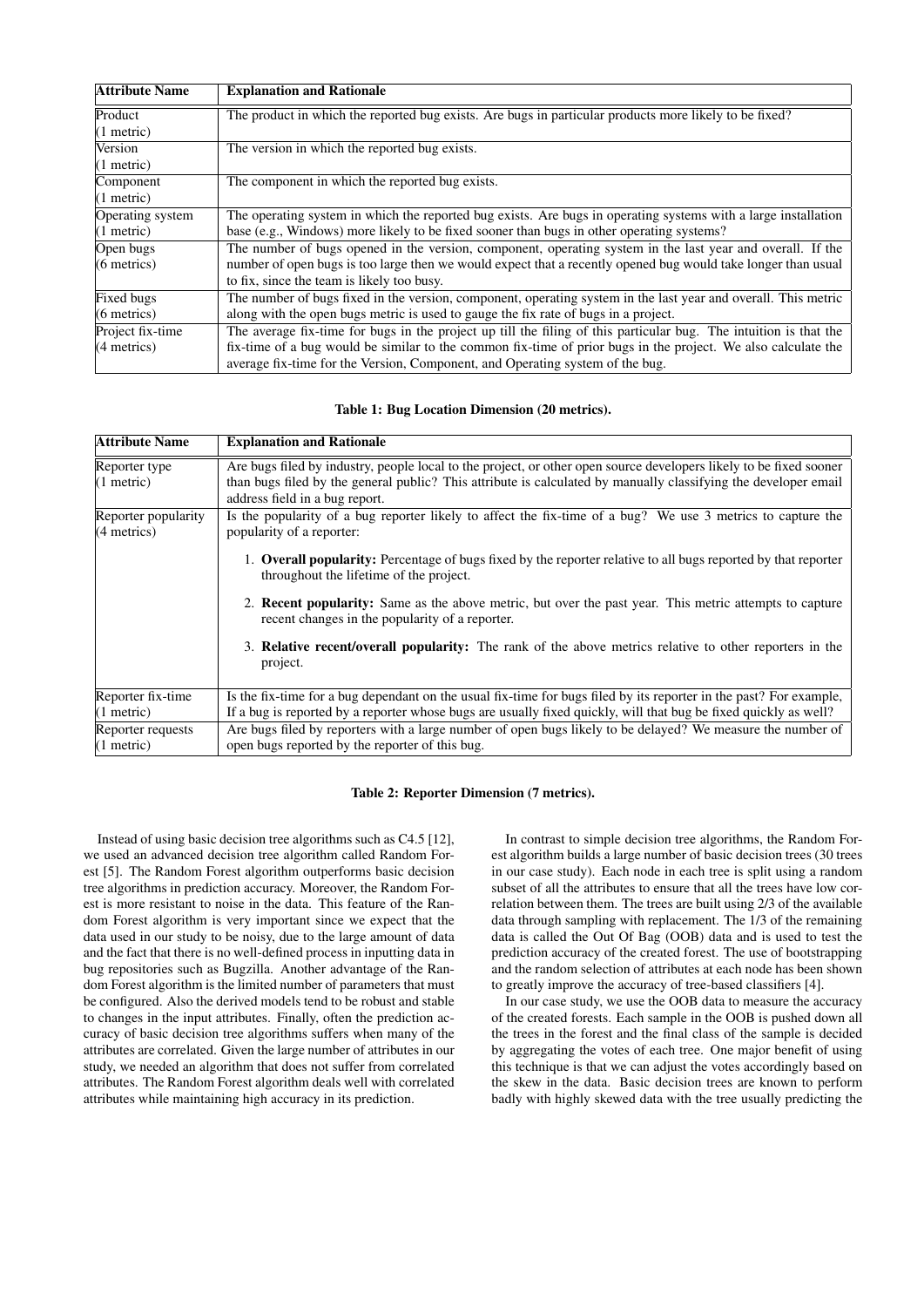| <b>Attribute Name</b>                | <b>Explanation and Rationale</b>                                                                                                                                                            |
|--------------------------------------|---------------------------------------------------------------------------------------------------------------------------------------------------------------------------------------------|
| Severity                             | The severity of the bug: blocker, critical, enhancement, major, minor, normal, and trivial. Are critical or trivial bugs                                                                    |
| $(1$ metric)                         | fixed sooner than normal bugs? Panjer observed that the severity of a bug has a large effect on its lifetime for the Eclipse<br>project [17]. Severity is entered by the reporter of a bug. |
| Priority                             | Are high priority bugs fixed sooner? Priority is specified by the project personnel during the triage of a bug.                                                                             |
| $(1$ metric)                         |                                                                                                                                                                                             |
| Interest                             | Are bugs with high interest likely to be fixed sooner? We use the <b>Number of CCed</b> people and the existence of a <b>QA</b> contact                                                     |
| $(2$ metrics)                        | in the report as indicators of interest in a bug.                                                                                                                                           |
| Time                                 | Does the time of reporting of a bug have an effect on its fix-time? We use four metrics to capture the reporting time: 1)                                                                   |
| $(4$ metrics)                        | Morning, Day or Night? 2) Week 3) Month 4) Year.                                                                                                                                            |
| Bugs open in project<br>$(1$ metric) | The number of bugs currently open in the project. This metric captures the workload of the whole development team.                                                                          |
| Has comments                         | Were there any additional notes attached to the bugs? Do these additional notes have an effect on the speed of resolving a                                                                  |
| $(1$ metric)                         | bug? Hooimeijer and Weimer's analysis of Mozilla bugs shows that the number of comments has a large effect on the speed<br>of fixing a bug $[11]$ .                                         |
| Has target milestone                 | Should the bug be resolved for a particular milestone? We expect bugs assigned to a milestone to be fixed sooner than other                                                                 |
| $(1$ metric)                         | bugs.                                                                                                                                                                                       |
| Length of bug descrip-               | The length of the field describing the bug. Are well-documented bugs more likely to be fixed sooner?                                                                                        |
| tion                                 |                                                                                                                                                                                             |
| $(1$ metric)                         |                                                                                                                                                                                             |
| Amount of code                       | A recent survey by Bettenburg et al. [2] shows that bug reports with code samples are fixed sooner than other bugs. We count                                                                |
| $(1$ metric)                         | the number of semicolons as a rough approximation of the lines of code in the description of a bug.                                                                                         |
| Readability                          | The same survey by Bettenburg et al. [2] shows that bugs that are easy to read are considered as well-written bugs by                                                                       |
| $(7$ metrics)                        | developers. Furthermore, Hooimeijer and Weimer's analysis of the bugs in Mozilla shows that bug reports that are easier to                                                                  |
|                                      | read are fixed faster [11]. We use 7 metrics based on the Flesch and Kincaid Scores to measure the easy of readability [13].                                                                |
| Severity fix-time                    | The average fix-time for bugs with similar severity. The intuition here is that bugs of similar severity would be handled using                                                             |
| $(1$ metric)                         | the same process, independent of their complexity or other attributes.                                                                                                                      |
| Priority fix-time                    | The average fix-time for bugs with similar priority. Similar intuition as severity fix-time.                                                                                                |
| $(1$ metric)                         |                                                                                                                                                                                             |

#### Table 3: Bug Description Dimension (22 metrics).

dominant class. To overcome this problem in a Random Forest, we can assign weights to votes to reflect the data skew. Based on the distribution of classes shown in Table 6, we assign the following weight: < *3 Months* (1), < *1 Year* (2), and < *3 Years* (10) for the Eclipse data. For the Mozilla data, all classes equal are given the same weight since we do not observe a large skew in the data.

## *Reducing the Effect of Correlated Attributes*

The use of bootstrapping and the random selection of attributes helps in reducing the negative effect of correlated attributes in tree learners. To further reduce the effect of correlated attributes and improve the performance of the random forest, we ran the random forest algorithm in two phases. In the first phase, we use all the attributes in a dimension, then we determine the top 15 most important attributes in a dimension and we re-run the random forest once more. The reduction of attributes usually improves the performance of the forest by 5-10% [5]. The procedure to determine the importance of an attribute is listed below. Our two-phase run results in 60 trees being built for each experiment. If a run has less than 15 attributes, we re-use all the attributes for the second phase. We chose 15 attributes as a reasonable (not too big and not too small) number that can capture the important attributes in a dimension. Other values are possible and could be explored in the future.

#### *Measuring Performance and Attribute Importance*

To measure the accuracy of the predictions produced by the Random Forest algorithm, we calculate the overall, < *3 Months*, < *1 Year*, and < *3 Years* misclassification rates. We desire the lowest possible overall and per-class misclassification rates. The rates are defined using the confusion matrix, shown in Table 4, as follows:

1. Overall misclassification rate: This captures the overall

|                              | <b>Classified As</b>                                  |   |  |
|------------------------------|-------------------------------------------------------|---|--|
| <b>True Class</b>            | $\langle$ 3 Months $\langle$ 1 Year $\langle$ 3 Years |   |  |
| $\langle 3$ Months           | я                                                     |   |  |
| $\langle$ 1 Year             |                                                       | e |  |
| $\langle 3 \ \textit{Years}$ |                                                       |   |  |

Table 4: Confusion matrix – The entries in the matrix are the classification made by a tree classifier versus the actual class in a three-class (<*3 Months*, <*1 Year*, and <*3 Years*) setting.

performance of the forest across all classes. It is defined as:  $\frac{(a+e+i)}{(a+b+c+d+e+f+g+h+i)}$ 

- 2. <*3 Months* misclassification rate: This captures the performance of the forest for bugs fixed within 3 months. It is defined as:  $\frac{(b+c)}{(a+b+c)}$ .
- 3. <*1 Year* misclassification rate: This captures the performance of the forest for bugs fixed within 1 year. It is defined as:  $\frac{(d+f)}{(d+e+f)}$ .
- 4. <*3 Years* misclassification rate: This captures the performance of the forest for bugs fixed within 3 years. It is defined as:  $\frac{(g+h)}{(g+h+i)}$ .

#### *Sensitivity Analysis*

Another benefit of using the Random Forest is that we can perform sensitivity analysis on the input attributes to determine the most important attributes in the created forest. To perform the sensitivity analysis for a particular attribute, the value of the attribute is randomly changed in all the samples in the OOB data, and the samples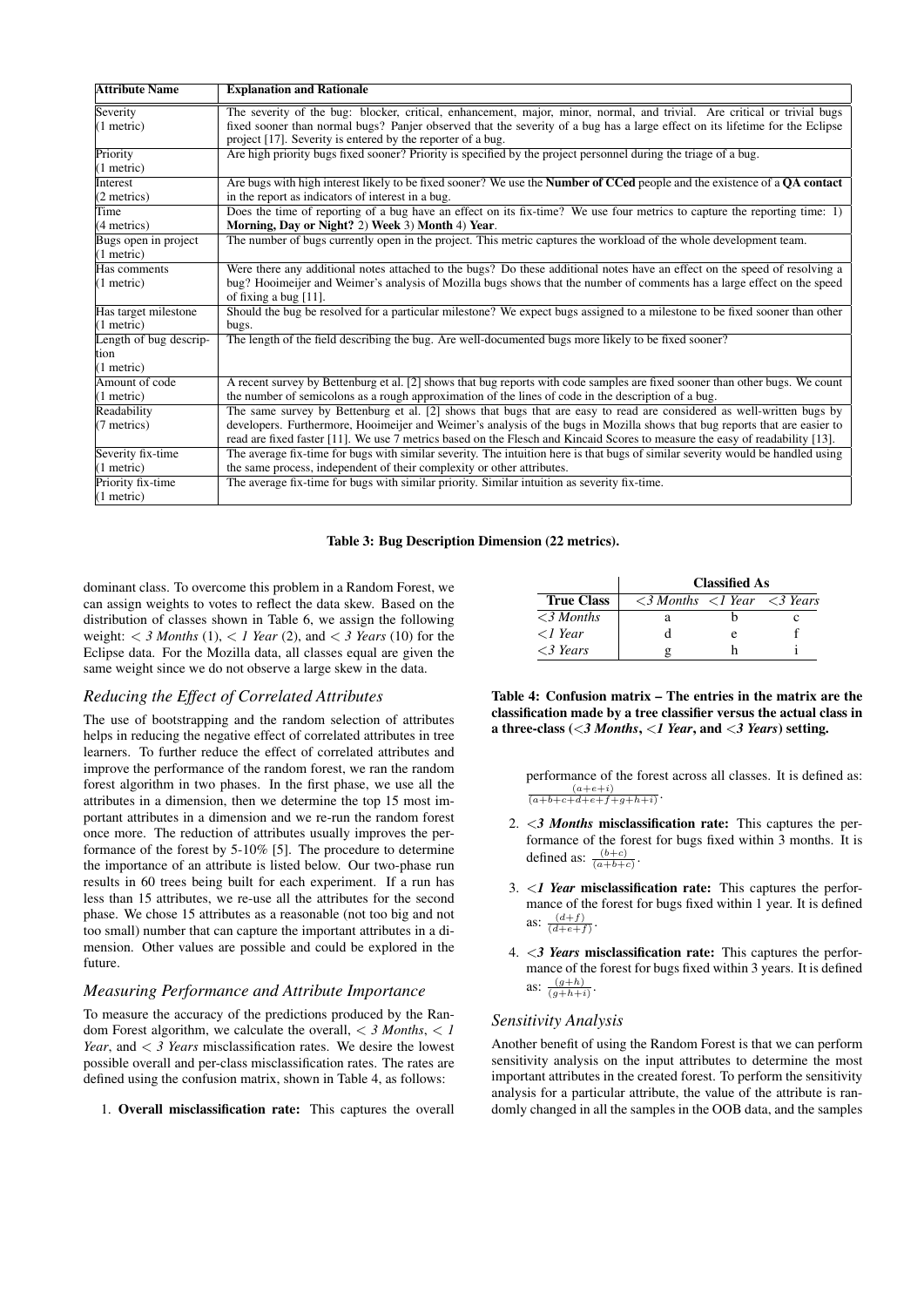are re-classified. We then measure the change in misclassification rate. If an attribute is not important then we expect that the misclassification rate would not change. Otherwise the misclassification rate would increase relative to the importance of an attribute. For the case study, we created ten random forests of 60 trees (600 trees in total) for each set of attributes then we measured the average misclassification rates. We report the average rates for all the trees in our case study.

To determine the most important attributes in the ten forests, we calculated an attribute importance for each forest, then combined the importance ranking for each forest to reach the overall importance values shown in our case study. The attribute importance metric shown in our case study is calculated as follows:

- 1. For each forest, an attribute is given a score from 1 to 10 relative to the attribute's rank: 10 for most important, 1 for tenth most important, and 0 if worst than rank ten.
- 2. For each attribute, we sum its score across all ten forests and we divide this sum by the maximum score that an attribute can get, i.e., 100: 10 (for highest rank) \* 10 (for ten forests).

We use this metric to measure the most important attributes. In our case study, we only show the top five attributes with an importance value  $> 60$ .

#### *Implementation Note*

We use a Fortran implementation of the random forest algorithm [5]. Our case study requires the execution of a large number of experiments (one for each dimension and for each studied project). However, the Fortran implementation does not support command line parameters. Instead of modifying the fortran code for each experimental run, we developed a Perl program that takes as input the Fortran code and performs code transformation on the Fortran code to generate the correct code needed for each experimental run in our case study. The code transformation modifies the Fortran code inserting the parameters needed for the run.

## 4. CASE STUDY

To study the fix-time for bugs, we used bug data from two large open source projects: the Eclipse and Mozilla projects. Table 5 lists the various resolution types for bugs in the Mozilla and Eclipse projects. We only study bugs that have been resolved as fixed. For the Mozilla project we studied 85,616 bugs, representing 32% of all bugs in its Bugzilla database. For the Eclipse project we studied 63,402 bugs, representing 59% of all bugs in its Bugzilla database.

| Project | $\langle 3$ Months | $\langle$ 1 Year | $\langle 3 \rangle$ Years |
|---------|--------------------|------------------|---------------------------|
| Mozilla | 46%                | 27%              | 27%                       |
| Eclipse | 76%                | 18%              | 6%                        |

#### Table 6: Breakdown of fix-time for bugs in the studied projects

Table 6 shows a detailed breakdown of the different classes for the studied bugs in both projects. For example, 46% of the 85,616 bugs in Mozilla are fixed in < 3 Months, whereas 27% are fixed in  $<$  1 Year and 27% are fixed in  $<$  3 Years. Using the classes shown in Table 6, we conducted four experiments: one experiment for each of the three dimensions listed in Section 2 and one experiment using all attributes together. We report below the results of our experiments.

Figures 1a and 1b show the distribution of fix-time for bugs over the lifetime of the Mozilla and Eclipse projects. For the Eclipse

project, most of the bugs are fixed within 3 months throughout the lifetime of the project. At the start of the Mozilla project, the fix-time for bugs was evenly distributed. However, as the project evolved, the number of quickly resolved bugs (i.e., bugs fixed in < 3 months) continues to rise while the number of long-lived bugs (i.e., bugs fixed in  $<$  3 Years) continues to drop in most of the following years.

*Experiment #1: Location Dimension*

| Mozilla            | <b>Eclipse</b> |                         |      |
|--------------------|----------------|-------------------------|------|
| Attribute          | %              | Attribute               | $\%$ |
| Product            |                | Project fix-time        | 94   |
| Component          |                | 87 Open bugs in product | 66   |
| Operating system   | 79             |                         |      |
| Component fix-time |                |                         |      |

#### Table 7: Top Attributes for the Location Dimension

For our first experiment, we use the attributes for the bug location dimension, listed in Table 1. Table 7 shows the most influential attributes for predicting fix-time for bugs in the Mozilla and Eclipse projects. The top attributes differ between both projects, however the top attributes for both projects are related to the product: product and product fix-time. For Mozilla, the product and component of a bug are more influential than the operating system under which the bug was identified. For Eclipse, the time commonly needed to fix other bugs in the same product (i.e., product fix-time) is the most influential attribute.

## *Experiment #2: Reporter Dimension*

Our second experiment studies the dimension related to the reporter of the bug. Table 2 lists the attributes explored in that dimension. Table 8 shows the most influential attributes in this dimension for both studied projects. The most important attribute, the reporter fix-time is the same across both projects. So reporters with short fix-times will tend to have their bugs always fixed quickly. The rest of the top attributes are based on the popularity of the reporter.

| Mozilla              | <b>Eclipse</b> |                      |     |
|----------------------|----------------|----------------------|-----|
| <i>Attribute</i>     | $\%$           | Attribute            | %   |
| Reporter fix-time    | 100            | Reporter fix-time    | 100 |
| Reporter requests    | 90             | Overall popularity   | 81  |
| Recent popularity    | 74             | Recent popularity    | 80  |
| Relative recent pop. | 69             | Relative recent pop. | 74  |
| Overall popularity   | 67             | Relative popularity  | 65  |

#### Table 8: Top Attributes for the Reporter Dimension

#### *Experiment #3: Description Dimension*

In our third experiment, we explore the bug description dimension. We use the attributes listed in Table 3. Table 9 shows the results of our sensitivity analysis. Our analysis shows that the year of the reporting of the bug is an influential attribute. This indicates that the bug fixing patterns vary over the lifetime of a project. Hooimeijer and Weimer also observed this dependence on the reporting year for the Mozilla project [11].

Surprisingly, the priority of a bug is not an influential attribute in either project. The severity of the bug shows up as the second most influential attribute in Eclipse, but does not show up for the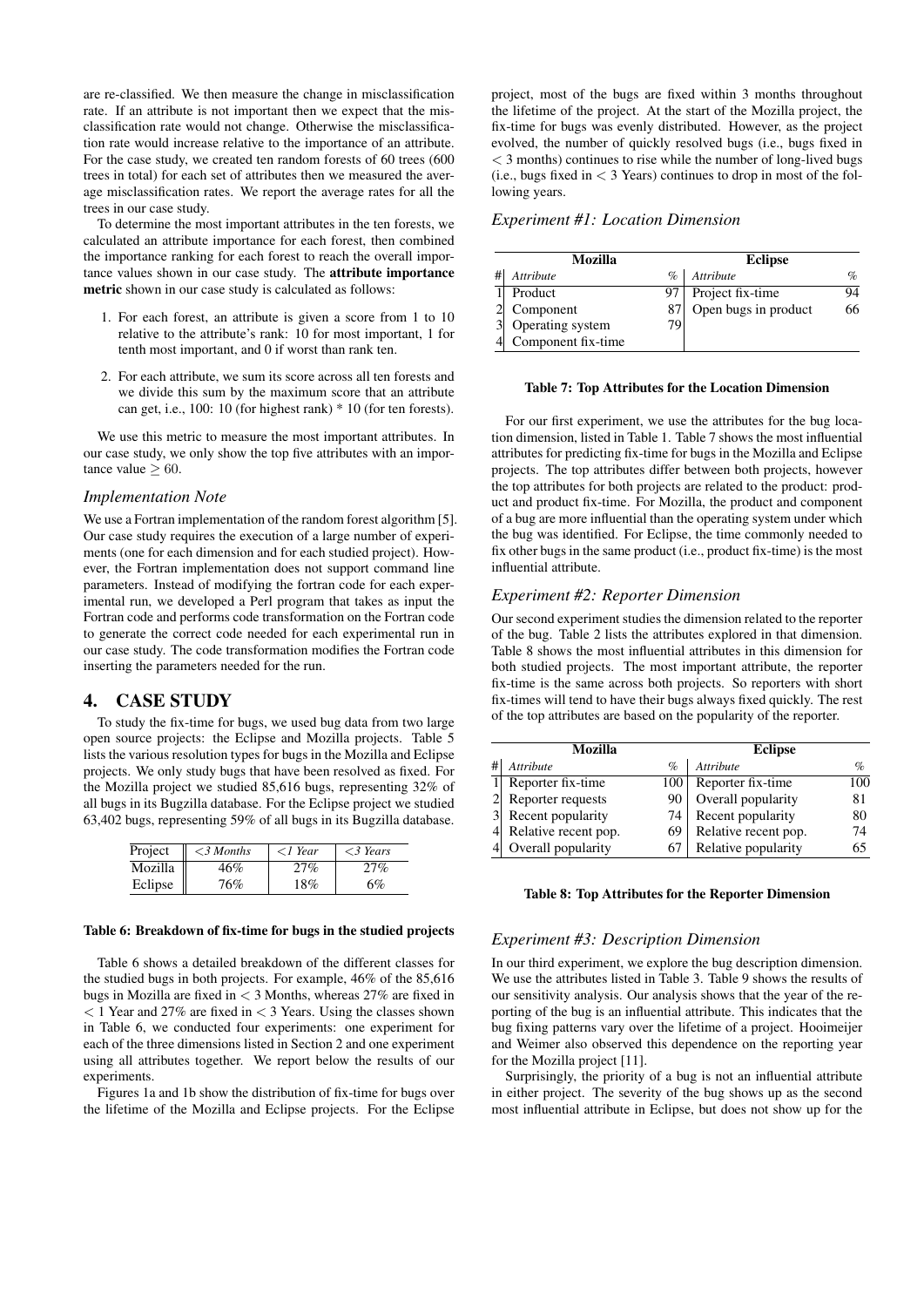| <b>Project</b> | <b>Duplicate</b> | <b>Invalid</b> | Moved   | Won't fix | Works for me | Fixed    | <b>Total</b>   |
|----------------|------------------|----------------|---------|-----------|--------------|----------|----------------|
| Mozilla        | 99.414           | 29,856         | 103     | 9.512     | 46.659       |          | 85.616 271.160 |
|                | (37%)            | $(11\%)$       | $(0\%)$ | (4%)      | (17%)        | $(32\%)$ | $(100\%)$      |
| Eclipse        | 19.060           | 7.958          |         | 7.141     | 10.013       | 63.402   | 107.574        |
|                | (18%)            | (7%)           | $(0\%)$ | (7%)      | $(9\%)$      | (59%)    | $(100\%)$      |

Table 5: Statistics for the Resolution Type of Bugs for the Mozilla and Eclipse Projects



Figure 1: The distribution of fix-time for bugs over the lifetime of the Mozilla and Eclipse projects. The x-axis shows the specific project years, while the y-axis shows the percentage of bugs fixed within a specific class

Mozilla project. The observation about severity confirms the finding reported by Panjer using basic decision trees [17]. Our analysis shows that the year of the bug has a higher impact on the fix-time for a bug than the severity of the bug. We also note that our findings do not match with the finding by Hooimeijer and Weimer [11] that severity of bugs in Mozilla has an important effect on the time needed to fix a bug. In contrast, our results show that reporting time (e.g., Year and Week of year) have a more important influence.

We believe that this is due to the fact that Hooimeijer and Weimer measure the fix-time of a bug from the time it is entered into Bugzilla till it is fixed. In contrast, we only measure the time from the assignment of a developer (i.e., after triage) till the bug is fixed. Therefore, it might be the case that bugs with high severity are triaged faster but then their fix-time is independent of their severity level. This could be due to the fact that severity levels do not represent the true severity of a bug.

| Mozilla |                      |    | <b>Eclipse</b>       |      |  |
|---------|----------------------|----|----------------------|------|--|
|         | Attribute            | %  | <b>Attribute</b>     | $\%$ |  |
|         | Year                 |    | Year                 | 99   |  |
|         | Has target milestone | 82 | Severity             | 87   |  |
|         | Number of CCed       |    | 80   Number of CCed  | 83   |  |
|         | Week of Year         |    | Has target milestone | 69   |  |

#### Table 9: Top Attributes for the Bug Description Dimension

#### *Experiment #4:All Attributes*

In our last experiment, we combine all the attributes across the three dimensions. This resulted in 50 metrics that were studied using our sensitivity analysis technique. Table 10 shows the results of our analysis. The table shows that the severity of the bug and the number of CCed project personnel are the most important attributes for the Eclipse project, while on the other hand the reporting time

(year and week), and the location (product and component) have the largest influence for the Mozilla project.

| Mozilla   |      | <b>Eclipse</b>    |      |  |
|-----------|------|-------------------|------|--|
| Attribute | $\%$ | Attribute         | $\%$ |  |
| Year      |      | Severity          | 87   |  |
| Product   |      | 92 Number of CCed | 73   |  |
| Week      | 71 I | Product fix-time  | 61   |  |
| Component | 63   |                   |      |  |

#### Table 10: Top Attributes for the Models with All Attributes

## *Discussion*

Table 11 shows the performance of the three dimensions and all attributes for the Mozilla and Eclipse projects. The Table shows that the dimensions perform differently for both projects. For the Mozilla project, the best performing dimensions are: Location, Description, then Reporter. For the Eclipse project, the best performing dimensions are: Location, Reporter, then Description. The performance differences are statistically significant. The results suggest that the bug descriptions for the Eclipse project should be improved to help project managers in project planning and resource allocation decisions.

A random guessing approach would result in an overall misclassification rate of 60%, as we have 3 classes. Our random forest classifier shows considerable improvement over random guessing. Moreover, if we did not discretize the numerical attributes we might be able to achieve a lower misclassification rate. However, the produced model would be much harder to comprehend and use in practice for project planning as we are searching for simple and basic rules-of-thumb that practitioners could use.

We verified the significance of our result differences by comparing the performance of the ten forests generated for each di-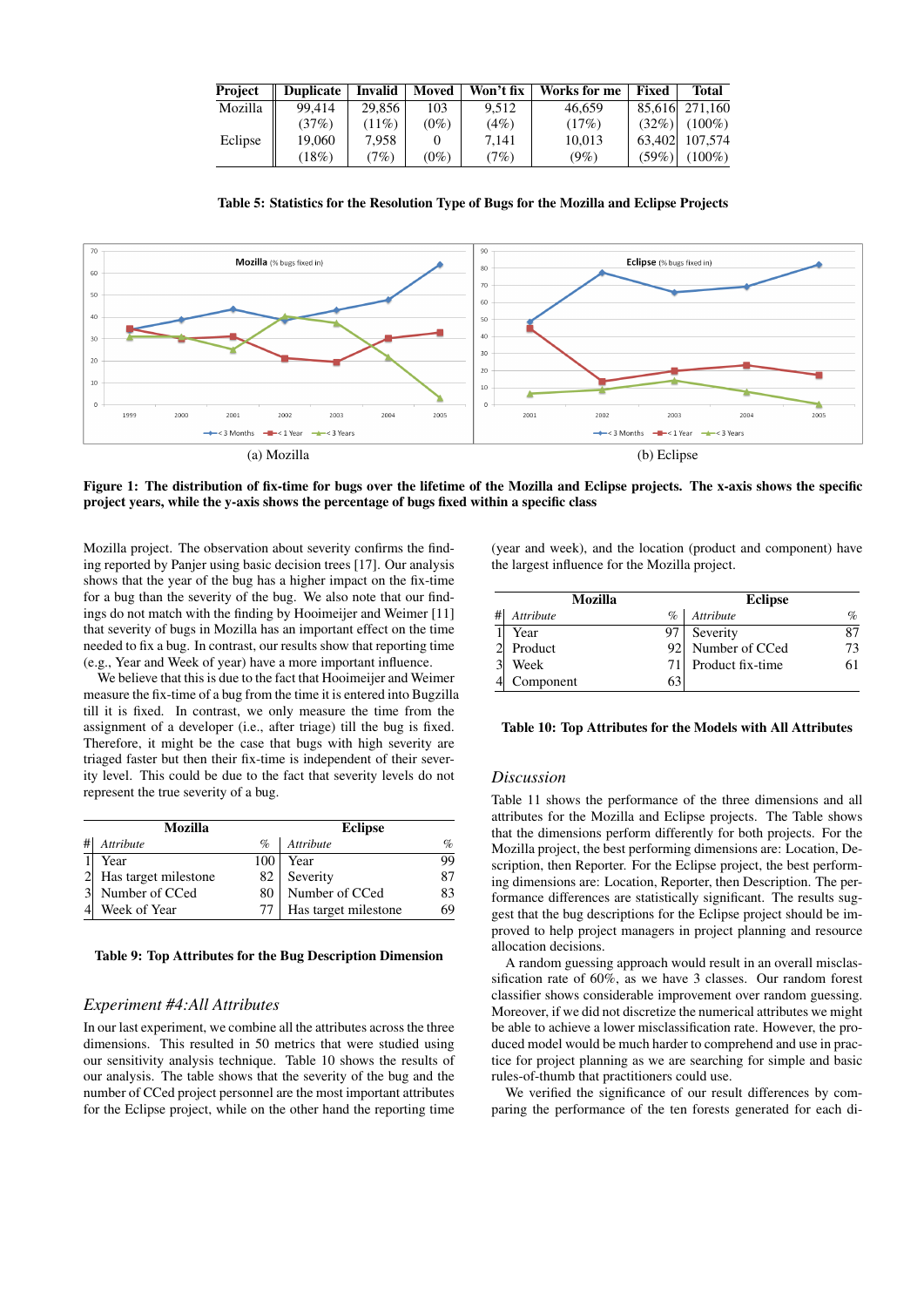| Dimension   | Mozilla            |                  |                              | <b>Eclipse</b> |                    |                  |                              |         |
|-------------|--------------------|------------------|------------------------------|----------------|--------------------|------------------|------------------------------|---------|
|             | $\langle 3$ Months | $\langle$ 1 Year | $\langle 3 \ \textit{Years}$ | Overall        | $\langle 3$ Months | $\langle$ 1 Year | $\langle 3 \ \textit{Years}$ | Overall |
| Reporter    | 39.3               | 80.1             | 44.6                         | 51.9           | 29.5               | 47.0             | 83.4                         | 35.8    |
| Location    | 27.5               | 61.1             | 38.4                         | 39.6           | 32.0               | 44.1             | 41.4                         | 34.7    |
| Description | 49.2               | 57.9             | 46.2                         | 50.8           | 42.4               | 43.1             | 48.5                         | 43.0    |
| ALL         | 32.3               | 45.4             | 33.6                         | 36.2           | 32.0               | 35.1             | 37.0                         | 32.8    |

Table 11: Misclassification (lower is better) of the Three Dimensions and all Attributes for the Mozilla and Eclipse Projects

mension against each other using a paired Wilcoxon signed-rank test. Wilcoxon is resilient to strong departures from the assumptions of the t-test [19]. Our statistical analysis assumes a 5% level of significance (i.e.,  $\alpha = 0.05$ ). We formulate the following test hypotheses:

$$
\mathcal{H}_0: \mu(Perf_A-Perf_B)=0
$$

$$
\mathcal{H}_A: \mu(Perf_A - Perf_B) \neq 0
$$

 $\mu (Perf_A - Perf_B)$  is the population mean of the difference between the performance of each of the ten forests generated for a dimension. If the null hypothesis  $H_0$  holds (i.e., the derived pvalue  $\ge \alpha = 0.05$ , then the difference in mean is not significant. If  $H_0$  is rejected with a high probability (i.e., the derived p-value  $\leq \alpha = 0.05$ , then we can be confident about the performance improvements of a particular dimension. All result differences hold for our significance level.

Figure 2a and 2b show that these identified patterns are consistent throughout the lifetime of the studied projects with the Description and Reporter dimensions alternating in being the worse performing dimensions (Models are rebuilt using data for each corresponding year). In the Figures a lower number is desirable over a higher number since the Figures show the misclassification rates.

The Bug Description dimension performs badly for both project. We believe that this is a troubling finding since it shows that various aspects of the bug report such as the readability of the report, or the severity and priority of the bug, have little effect on the fix-time of a bug. Using our findings along with a careful analysis of how these two projects make use of Bugzilla would help improve the effectiveness of such bug reporting systems. It may be desirable for builders of such tools, to explore adding additional information in the bug report to improve the performance of the bug description dimension.

## *Limitation of our Findings*

Our results show that the attributes influencing the fix-time for bugs vary across most dimensions for the two projects that we studied. We observe a consistent trend for both projects in the people dimension. However, we have only studied two projects: Eclipse (a development environment written in Java) and Mozilla (a web browser written in C++). Further studies are needed on other types of systems to determine if we can identify general trends across projects. We defined a large number of attributes for each studied dimension. However, other attributes may be defined. These additional attributes may lead to large improvements in one dimension over the other. For our study, we discretized the fix-time using three classes (within 3 months – within a quarter, within 1 year, and within 3 years). Other discretization levels could be explored. We choose these discretization levels since we believe that they match closer to the levels used by project managers for ad hoc estimation: this quarter, this year, and when-possible. We also chose to discretize the metrics used in our models to permit the use of our models in ad hoc informal estimations. Non-discretized metrics

might lead to better performing models but would be hard to use to derive rules-of-thumb for informal estimations by project managers. The discretization of the fix-time and metrics provide a clear and concise structure for comparing the results across the two different software systems.

## 5. RELATED WORK

Most prior work focuses on bug fix-effort as mentioned earlier in the introduction of the paper. Hooimeijer and Weimer perform linear modeling and ANOVA analysis to study the bug fix-time in the Mozilla project [11]. In contrast, we use a decision tree learner technique to perform our analysis and we explore a larger number of attributes. Moreover, the produced decision trees are much easier to comprehend and reason about due to their simplicity and intuitiveness. Hassan and Zhang [10], and Shirabad et al. [20] in prior work used regular decision trees, e.g., C4.5 to perform sensitivity analysis by breaking the data into ten different folds, creating a decision tree for each fold and studying the structure of the tree (i.e., the occurrence of a node at the different levels for the ten built trees). Using this analysis, we can determine the most influential attribute. However this analysis cannot determine the second most influential attribute, since the second most influential attribute is dependant on the values of the attributes higher up in the decision tree.

## 6. CONCLUSION

Bug fixing is an important and central activity in software development. Given a particular bug report, practitioners require assistance in gauging the effort needed to fix the bug (fix-effort) and the expected calendar time by which the bug will be fixed (fix-time). Most research efforts focus on studying the aspects of the fix-effort for a bug. In this paper, we explore the characteristics of the fixtime for a bug. Our results show that attributes such as the priority and sometimes the severity of a bug, long regarded as important attributes, have little effect on the fix-time for bugs in large open source software systems. Using a random forest algorithm we can correctly predict the class of a bug with a success rate of ∼65%.

## Acknowledgments

We are grateful to Thomas Zimmermann for giving us access to the bug repositories used in our case study. We also acknowledge the help of Lucas Panjar who developed the initial version of the scripts used to process the bug repositories.

# 7. REFERENCES

[1] J. Anvik, L. Hiew, and G. C. Murphy. Who should fix this bug? In *Proceedings of the 28th International Conference on Software Engineering*, pages 361–370, Shanghai, China, May 2006.